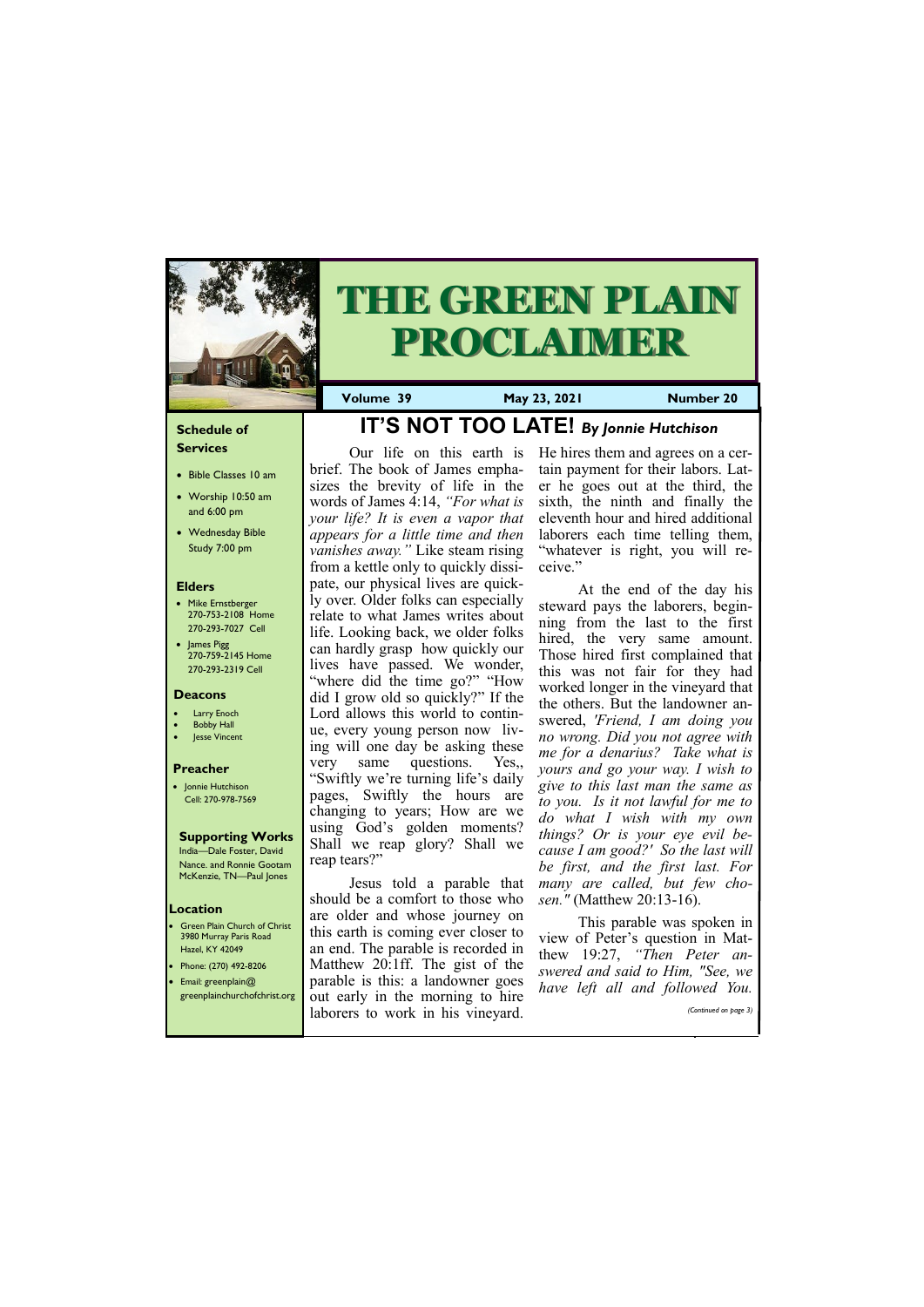# NEWS AND NOTES

*REMEMBER IN PRAYER: Green Plain members*: Faye Travis, Peggy Jarvis, Rex Enoch, Joanne Barnes, Maxine Pool, Hayes and Marjorie Grady, Jim Fielder, Griselda Adams, Larry Enoch, Carolyn Byars, and Mary and Jim Lowrie.

*Family and Friends:* Helen Tidwell, Jenne Pool, Teresa Tacker, Betty Pond, Bryan White, Meredith Enoch, Kenneth Mizell, Janice Canter, Andrea Phillips, Donald and Dorothy Cook, Sandra Cook Downs, Kevin Smith, Dale Pentecost, Jaime Aguavo, Jr., Brett Wyatt, and Kerry Thompson. Please let us know of those who have improved or any one who needs to be added to this list.

- *OUR SYMPATHY* is extended to the family of our sister in Christ, Mary Crutchfield who passed from this life this past week. Mary faithfully served the Lord by the side of her husband Dean for many years and participating in taking the gospel to India in a number of ways through the years. Please keep this family in your prayers.
- **PANTRY ITEMS May 2021: 2—Paper Towels; 9—Sweet Pickles 16—Canned Beets; 23—Creamed Corn; 30— Spaghetti.** Please bring any additional items you wish for the "blessing box" which is located next to the breezeway on the north side of the building.
- **May 2021 Anniversaries:** 16-Charles & Betty Enoch **Birthdays:** 19-Peyton Smith; 24- Charles Enoch; 27-Ann Thompson; 29-Mary Vincent. If we have left anyone out please let us know.
- **Study the Bible in Your Own Home.** Enroll in a Completely **Free Bible Correspondence Course.** Send your name, complete mailing address and phone number to: Green Plain church of Christ—3980 Murray Paris Road—Hazel, KY 42049 or enroll online at *http://greenplainchurchofchrist.org* or email *greenplain@greenplainchurchofchrist.org.*
- **Hope is the anchor of the soul (Hebrews 6:19). Do you have this hope? Let us tell you more about it. Contact us for a home Bible study.**

# **Page 2**

# **ONLINE SPIRITUAL RESOURCES Gospel Broadcasting Network https://gbntv.org/**

**World Video Bible School https://store.wvbs.org/wvbs-splashpage.html**

> **A Bible Answer https://abibleanswertv.org/**

> > **Good News Today http://gnttv.org/**

**In Search of the Lord's Way http://searchtv.org/**



*AM:* **"Why God Loves You"**

*PM:* **"The Old & New** 

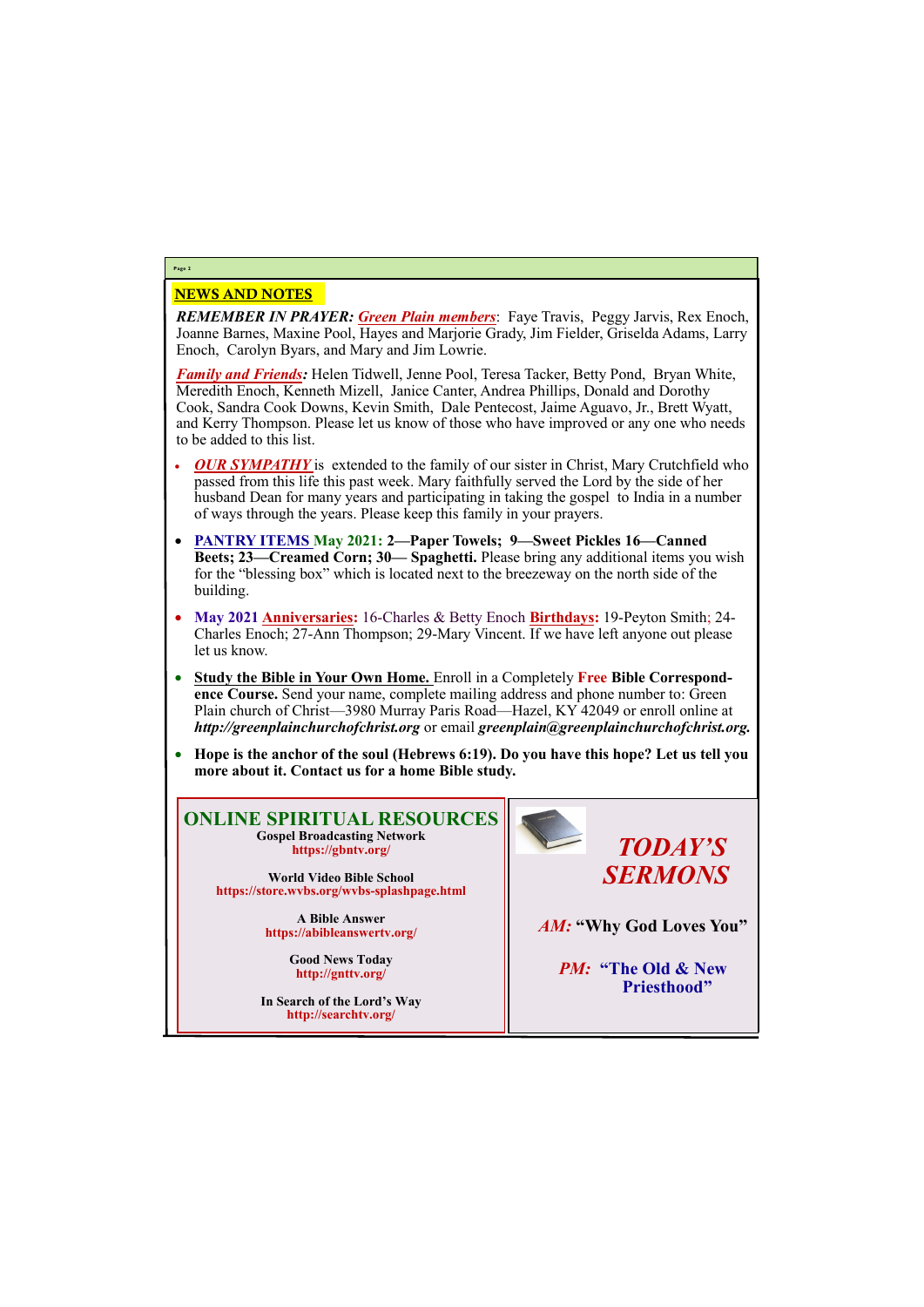**Page 3**

*Therefore what shall we have?"* Peter obviously thought that he and the other apostles deserved special treatment or an extra reward because they had already sacrificed much to follow Jesus. But the parable of the laborers teaches that no matter when one makes up his or her mind to follow Jesus, no matter how much or how little one must sacrifice to do so, the eternal reward received will be equally given to all.

Dear reader, if you have yet to make

2. Members of the church who engage in acts of immorality  $(I \text{Cor. } 5:11)$ 

4. Those who walk disorderly and not after the apostolic traditions  $(\underline{II}$  Thess. 3:10)

the decision to follow Jesus by obeying the gospel, IT'S NOT TOO LATE! No matter if you are young or older, if you have the ability to believe Jesus is the Son of God (John 8:24), turn from your sins in genuine repentance (Acts 17:30), confess your faith in Christ (Romans 10:9-10), be immersed in water into the death of Jesus for the remission of your sins (Mark 16:16; Acts 2:38; Romans 6:3-4), and faithfully serve the Lord the rest of your days, you too may receive "whatever is right!"

5. Those who will not consent to wholesome words, even the words of our Lord Jesus Christ  $(\underline{I}$  Tim. 6:3-5)

7. Those who transgress the doctrine of Christ  $(\underline{II}$  John 9-11)

*(Continued from page 1)*

# **WITHDRAWING FELLOWSHIP IS NOT DISOWNING** *By Victor Eskew*

The Bible teaches that there are certain individuals from whom we are to withdraw fellowship. Some of these are listed below:

1. Those who teach false doctrine and bring division to the body of Christ ([Rom. 16:17](https://biblia.com/bible/kjv1900/Rom.%2016.17-18)- [18\)](https://biblia.com/bible/kjv1900/Rom.%2016.17-18)

3. The unfruitful works of darkness ([Eph. 5:11\)](https://biblia.com/bible/kjv1900/Eph.%205.11)

6. Heretics [\(Tit. 3:10](https://biblia.com/bible/kjv1900/Titus.%203.10-11)-11)

There are other passages that could also be listed, but these are the primary ones that reveal particular persons who are not to be fellowshipped by those who are spiritual.

and individuals must apply these teachings within the local congregation. Almost all of us know individuals who fall into one of these categories. In some instances, these people are close friends or family members. Because of these close ties, members of the church react in opposition to the truth instead of doing as Abraham did when commanded to offer Isaac [\(Gen. 22:3\),](https://biblia.com/bible/kjv1900/Gen.%2022.3) and immediately obeying God. Some will plainly say that they will never obey such a teaching. Some will point to others who have disobeyed God in this area in order to justify their disobedience. Rationalizations and justifications will be presented in an attempt to nullify the truth. Various scenarios will be presented in an attempt to show that there are occasions when the proclaimer of truth would not obey the command to withdraw.

It is easily seen that the New Testament teaches a great deal about the subject of church with such an one no not to eat"  $(I \nCor.)$ discipline. The problem arises when churches fellowship is one element of the withdrawal. "… *(Continued on page 4)*

One of the thoughts that some have when it comes to withdrawing from family members is that when we withdraw from them, we are "disowning" them. This is not what the Bible teaches on this matter. Withdrawal has to do with our close associations with the one in error. We are not to continue any ties that would lead the erring brother to think that we support his sin or false teaching. Paul reveals that social